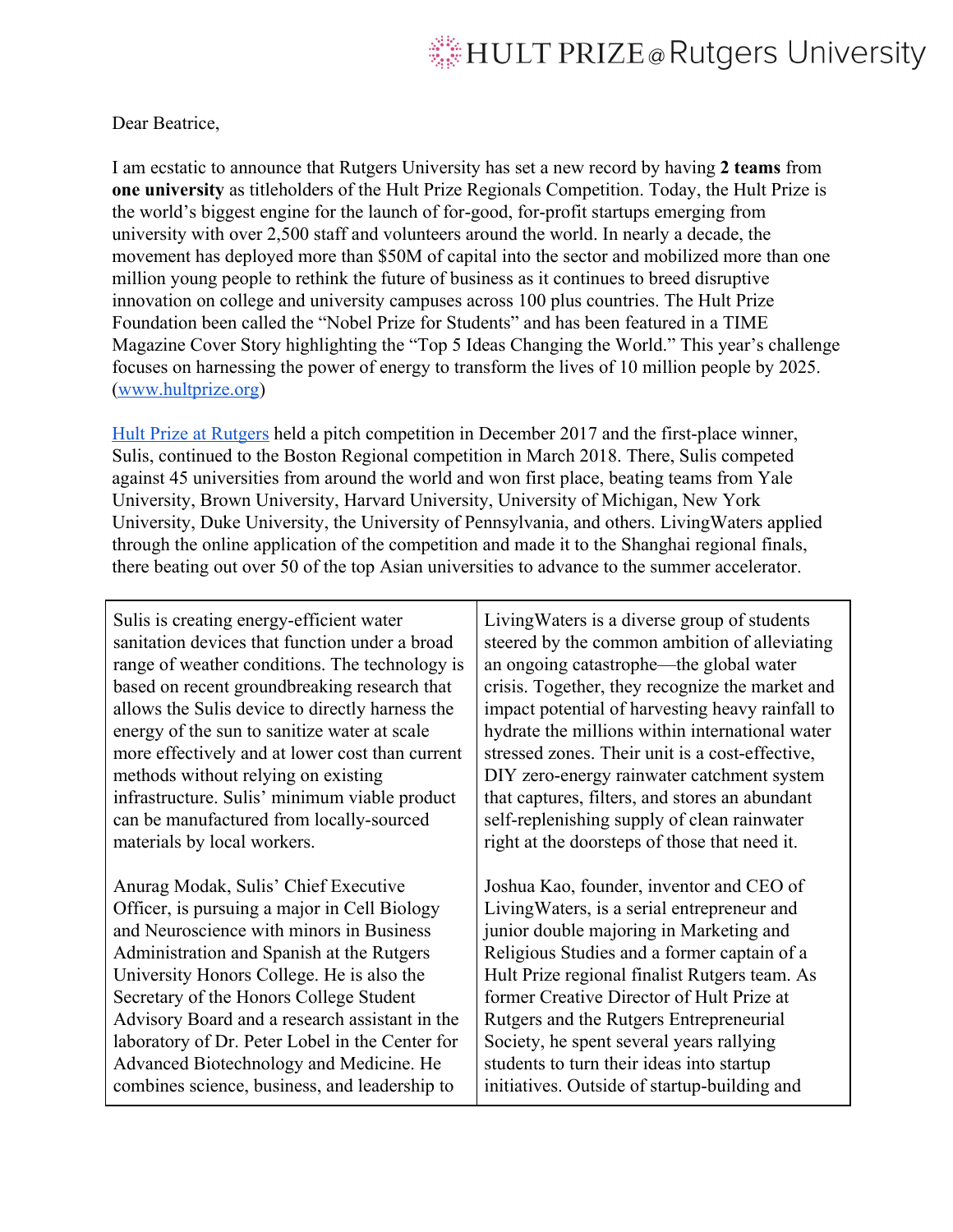## **WHULT PRIZE @ Rutgers University**

guide the development of Sulis from an idea to a viable social entrepreneurship venture.

Sarah Pomeranz, Sulis' Chief Operations Officer, is a student at Rutgers University Honors College pursuing a major in Management with a concentration in Entrepreneurship and a minor in Social Justice. As the founder and president of TAMID Group at Rutgers and a student leader in the Honors College, she brings previous entrepreneurial and leadership experience to facilitate interactions with interested stakeholders and to contribute to the development of Sulis as a business entity.

Yuki Osumi, Sulis' Chief Technology Officer, is pursuing majors in Chemistry and Sociology at the Rutgers University Honors College. As a student of chemistry and research assistant in the laboratory of Dr. Jing Li, he applies his practical experience in chemistry in testing the Sulis technology and guiding its optimization for use in a variety of conditions.

Ari Mendelow, Sulis' Chief Design Officer is majoring in Industrial and Systems Engineering with a minor in Economics. Ari is also a founding member and Chief Operating Officer of TAMID Group at Rutgers. He is currently graduating with a full-time offer at Cognizant. He uses his experience in graphic design, manufacturing processes, 3D modeling, and developing schematics to develop our branding and products.

**You can follow and support Sulis on their [Facebook page](https://www.facebook.com/suliswaterinternational), [website](http://www.suliswater.org/), and view their winning pitch [here](https://www.facebook.com/suliswaterinternational/videos/1597080880411399/).**

studies he enjoys filmmaking, playing the piano, and writing.

Thomas Irving, the team's finance and accounting mind, is a super senior majoring in Accounting and minoring in Chinese. He is currently graduating with a full-time offer in the accounting development program at Bristol-Myers Squibb. Thomas has also been associated with the Rutgers Accounting Association as Treasurer and previously associated with Phi Chi Theta, a professional business fraternity.

Jane Peterken is a senior of British and Thai background studying Civil and Environmental Engineering with a strong acumen for hydrological systems construction. She was financial overseer for all student organizations within the Rutgers Engineering School and president of the Rutgers American Water Works Association. She is currently graduating with a full-time offer at Bechtel.

Shrey Ghate is a Civil and Environmental Engineering international student senior from Bombay, India and former project lead for The Kenya Project, a humanitarian initiative involving the construction of rainwater catchment systems for the community of Kolonje, Kenya, a role involving coordination with investors and negotiating drilling quotes with Kenyan contractors. He is currently graduating with a full-time offer at Deloitte.

Sulis and LivingWaters will participate in an 8-week intensive summer business incubator, where they will receive mentorship, advisory, and strategic planning as they create prototypes and set-up to launch their new social businesses. Only 6 teams will continue into a final round of